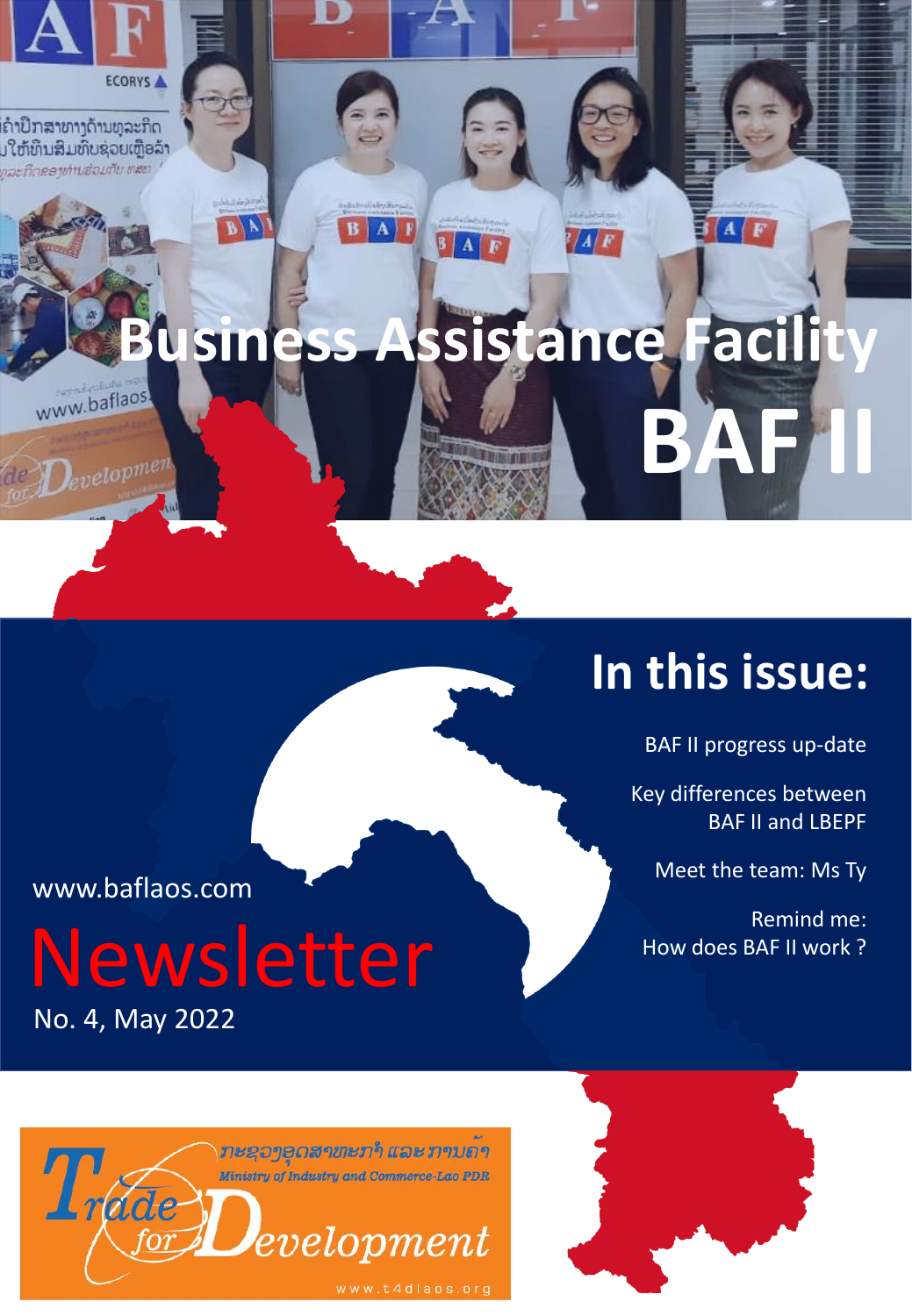

#### BAF II progress up-date

BAF II is pleased to report that the number of matching grant agreements that have been signed with a wide range of companies in Laos now exceeds well over 250, and the funding pledged cumulatively amounts to almost US\$1.4m.

But we are not stopping here. A decision was recently made by the Ministry of Industry and Commerce, and the development partners helping fund BAF II, to raise our target number for grants to 500. And in order to achieve this, BAF II will continue in operation until April 2024.

So, with over 250 grants approved, we have passed the half way mark. In terms of grant disbursements, and despite the challenges posed by the COVID-19 pandemic, the number of grants successfully paid out now exceeds well over 150.



The first quarter of 2022 was a busy one for the BAF II team. As various travel restrictions and other public health protocols have gradually been relaxed, members of the BAF II team recommenced inperson outreach activities in a number of provinces.

If you would like the BAF II team to arrange an outreach event or workshop in your province during 2022, then please get in contact with us (see the back page of this newsletter), as we would be happy to hear from you. In addition to supporting womenled companies, we also put a high priority on assisting companies located outside of Vientiane Capital. But whether your company is led by a woman or a man, and is located in Vientiane or elsewhere, we will be here to assist you in this postpandemic recovery period, and to help you grow, in the next chapter of your business development.

In February, the Ministry of Industry and Commerce and BAF II were delighted to arrange a visit by our main funders – Australia Aid, USAID and the World Bank – to two BAF II grantee companies, to see firsthand how BAF II support is helping businesses to recover from the pandemic, and to grow in the postpandemic world. The photos below were taken during the visits to Pawan Farm and Diep Vu Laos, and the BAF II team would like to thank both companies for hosting the visits.



In addition, one of BAF II's grantee companies, Boutsaya Arts and Crafts, was chosen by the Australian embassy for a visit by the Australian foreign minister, Ms Marise Payne, during her brief visit to Vientiane in February.

#### A new matching grant fund is launched

A new grant fund – the Lao Business Ecosystem Partnership Fund (LBEPF) – was recently launched. It is being funded by USAID, which is also one of BAF II's funders, and is also being overseen by the Ministry of Industry and Commerce. LBEPF is also working in the field of business development service (BDS) provision, like BAF II, and providing matching grants.

But here the similarities between LBEPF and BAF II largely end, as they have different areas of focus and ways of working. So, in order for companies to more clearly understand the differences, and decide which grant fund is likely to be of greater relevance, a comparison table has been created – see the next page – which sets out the main distinctions between LBEPF and BAF II. We hope you find this table useful.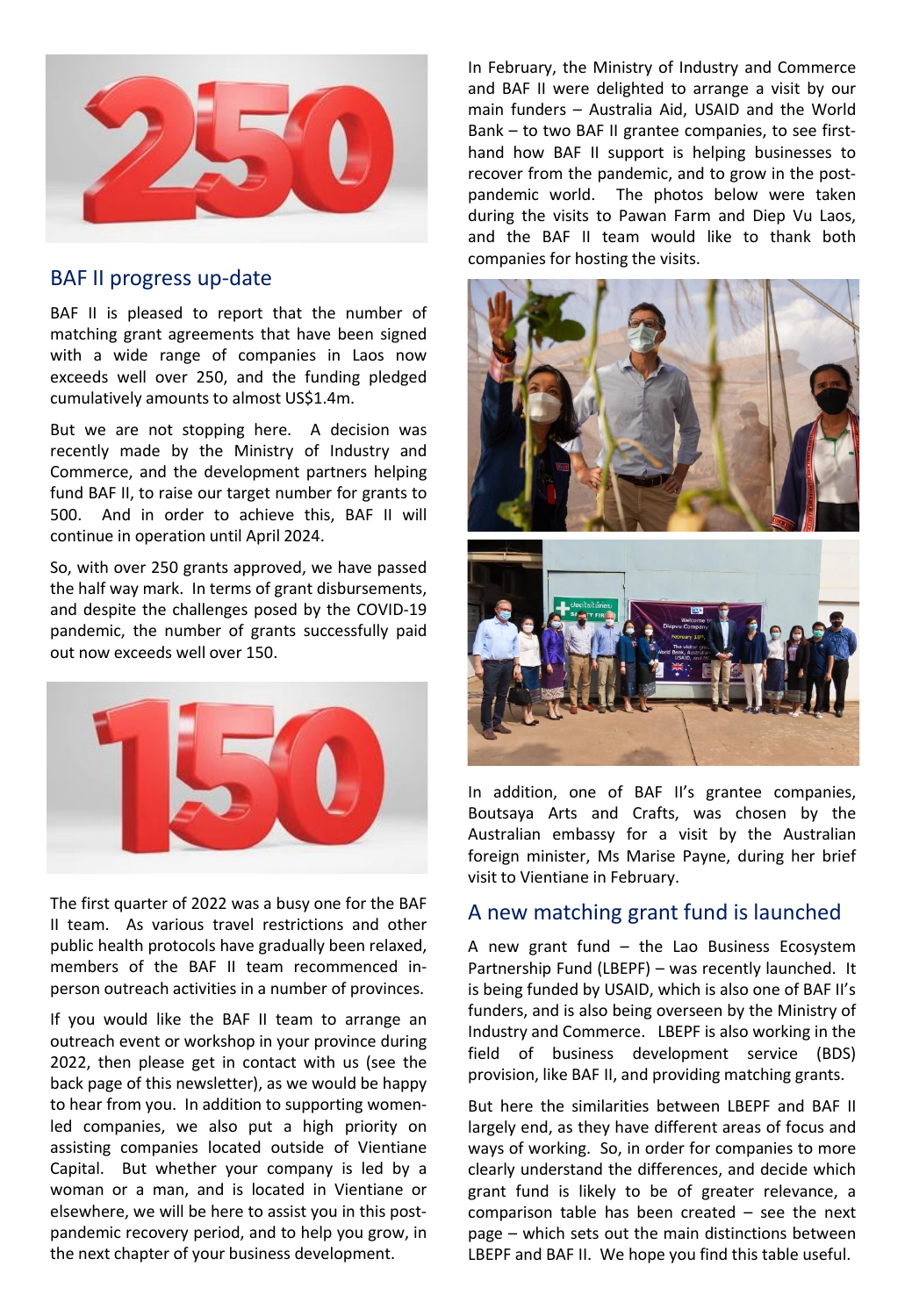





## **LBEPF AND BAF II COMPARED**

| <b>Differentiators</b>                         | <b>Laos Business Ecosystem Partnership Fund</b><br>(LBEPF)                                                                                                                                                                                                                                                                                                                                                                                                                                                                                                                                         | <b>Business Assistance Facility</b><br>(BAFII)                                                                                                                                                                                                                                                                             |
|------------------------------------------------|----------------------------------------------------------------------------------------------------------------------------------------------------------------------------------------------------------------------------------------------------------------------------------------------------------------------------------------------------------------------------------------------------------------------------------------------------------------------------------------------------------------------------------------------------------------------------------------------------|----------------------------------------------------------------------------------------------------------------------------------------------------------------------------------------------------------------------------------------------------------------------------------------------------------------------------|
| <b>Type of support</b><br>provided             | Pre-delivery of BDS provision: helping to develop the capacities<br>of BDS providers so that they can better serve the needs of the<br>private sector.                                                                                                                                                                                                                                                                                                                                                                                                                                             | Delivery of BDS provision to private sector companies operating in<br>Laos. The grant contract is with the company that is retaining the<br>services of a BDS provider, and not with its BDS provider. Note: In<br>addition, the BAF II project team provides generic business advisory for<br>free.                       |
| <b>Funding model</b>                           | Matching grant, with 50% contribution from recipients. In<br>exceptional cases, LBEPF may decide to require less than 50%<br>or waive the contribution for vulnerable groups (women, youth,<br>people with disabilities)                                                                                                                                                                                                                                                                                                                                                                           | Matching grant, with 50% contribution from grant recipient<br>companies.                                                                                                                                                                                                                                                   |
| <b>Target locations</b>                        | Vientiane Capital and Champassak province only.                                                                                                                                                                                                                                                                                                                                                                                                                                                                                                                                                    | <b>Nation-wide</b>                                                                                                                                                                                                                                                                                                         |
| <b>Target partners and</b><br>grant recipients | Business development service providers that provide business<br>development services. Spanning:<br>• Associations<br>• Cooperatives<br>• Community-based groups<br>• Colleges/vocational institutions<br>• Input suppliers<br>• Non-governmental organizations (NGOs)                                                                                                                                                                                                                                                                                                                              | All eligible private sector (for profit) companies, including for-profit<br>BDS providers. Also see below on ineligible sectors.                                                                                                                                                                                           |
| Ineligible entities                            | • Any non-legally registered Laotian organizations<br>(with the exception of start-ups, which may need<br>assistance to register).<br>• Any "Public International Organization" (PIO).<br>• Any third-country non-governmental organization.<br>. Any entity affiliated with the Laos Business<br>Environment Activity, or directors, officers, or<br>employees of the LBE. This includes any employee,<br>officer, or agent, any member of his or her<br>immediate family, his or her partner, or an<br>organization that employs or is about to employ any<br>of these parties.<br>• Individuals | • State-owned and/or -managed enterprises.<br>• Non-profit associations and organizations.<br>• Weapons / intoxicants / tobacco businesses.<br>• Banks and finance companies.<br>• Telecommunications companies.<br>• Companies directly involved in mineral extraction.<br>• Power generation and distribution companies. |
| <b>Priority sectors</b>                        | Three priority sectors:<br>• Information and communication technology (ICT)<br>• Eco-tourism<br>• Handicrafts, including textiles, apparel and wood products.                                                                                                                                                                                                                                                                                                                                                                                                                                      | All sectors, with the exception of those listed above.                                                                                                                                                                                                                                                                     |
| <b>Government</b><br>counterpart               | Department of SME Promotion (DoSMEP), Ministry of Industry<br>and Commerce.                                                                                                                                                                                                                                                                                                                                                                                                                                                                                                                        | National Implementing Unit (NIU), Ministry of Industry and Commerce.                                                                                                                                                                                                                                                       |
| <b>Development partners</b>                    | <b>USAID</b>                                                                                                                                                                                                                                                                                                                                                                                                                                                                                                                                                                                       | The World Bank with contributions from Australian Aid. Irish Aid and<br><b>USAID</b>                                                                                                                                                                                                                                       |
| <b>Activities funded</b>                       | • Technical assistance<br>• Business professionalization<br>• Asset acquisition<br>• Market linkages<br>• Piloting new concepts                                                                                                                                                                                                                                                                                                                                                                                                                                                                    | Any form of business development service (BDS) provision that is<br>provided by a third party to help a recipient company ('grantee') grow<br>its business.                                                                                                                                                                |
| <b>Types of activities not</b><br>funded       | • Purchase or leasing of land<br>• Infrastructure (roads, buildings, bridges)<br>• Inventory for resale                                                                                                                                                                                                                                                                                                                                                                                                                                                                                            | • Physical assets<br>• Working capital                                                                                                                                                                                                                                                                                     |
| Size of grant                                  | Between US\$10,000 and \$75,000                                                                                                                                                                                                                                                                                                                                                                                                                                                                                                                                                                    | Up to US\$200,000 per company, with no minimum                                                                                                                                                                                                                                                                             |
| <b>Selection process</b>                       | A technical evaluation of the grant application is conducted.                                                                                                                                                                                                                                                                                                                                                                                                                                                                                                                                      | No technical evaluation. Applicants treated on a 'first come, first<br>served' basis, using clear eligibility rules (see above).                                                                                                                                                                                           |
| Duration of grant                              | Between six months and three years                                                                                                                                                                                                                                                                                                                                                                                                                                                                                                                                                                 | Typically, between one month and one year.                                                                                                                                                                                                                                                                                 |
| <b>Contact details</b>                         | Email address: LBEPF@ibi-worldwide.com                                                                                                                                                                                                                                                                                                                                                                                                                                                                                                                                                             | Visit: www.baflaos.com                                                                                                                                                                                                                                                                                                     |